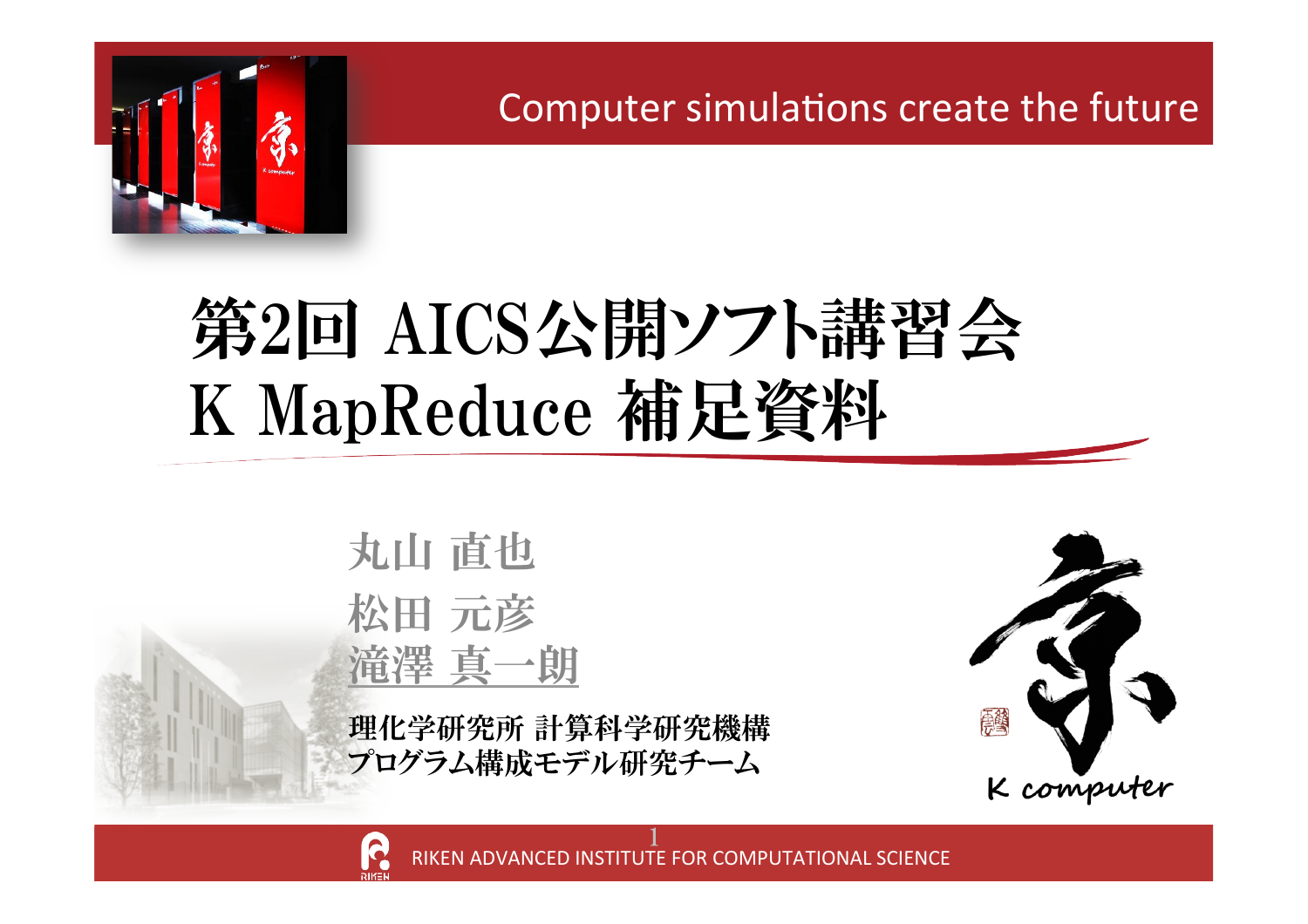## **KMRRIJN**

- MapReduceワークフローを実行
- Mapper/Reducerとして、MPIプログラム、任意の言語で実  $\bullet$ 装された逐次プログラム(ノード内並列対応)を実行可能
	- Mapperの出力からKVを生成し、標準出力に書き出す Key-Value Generator プログラムも必要

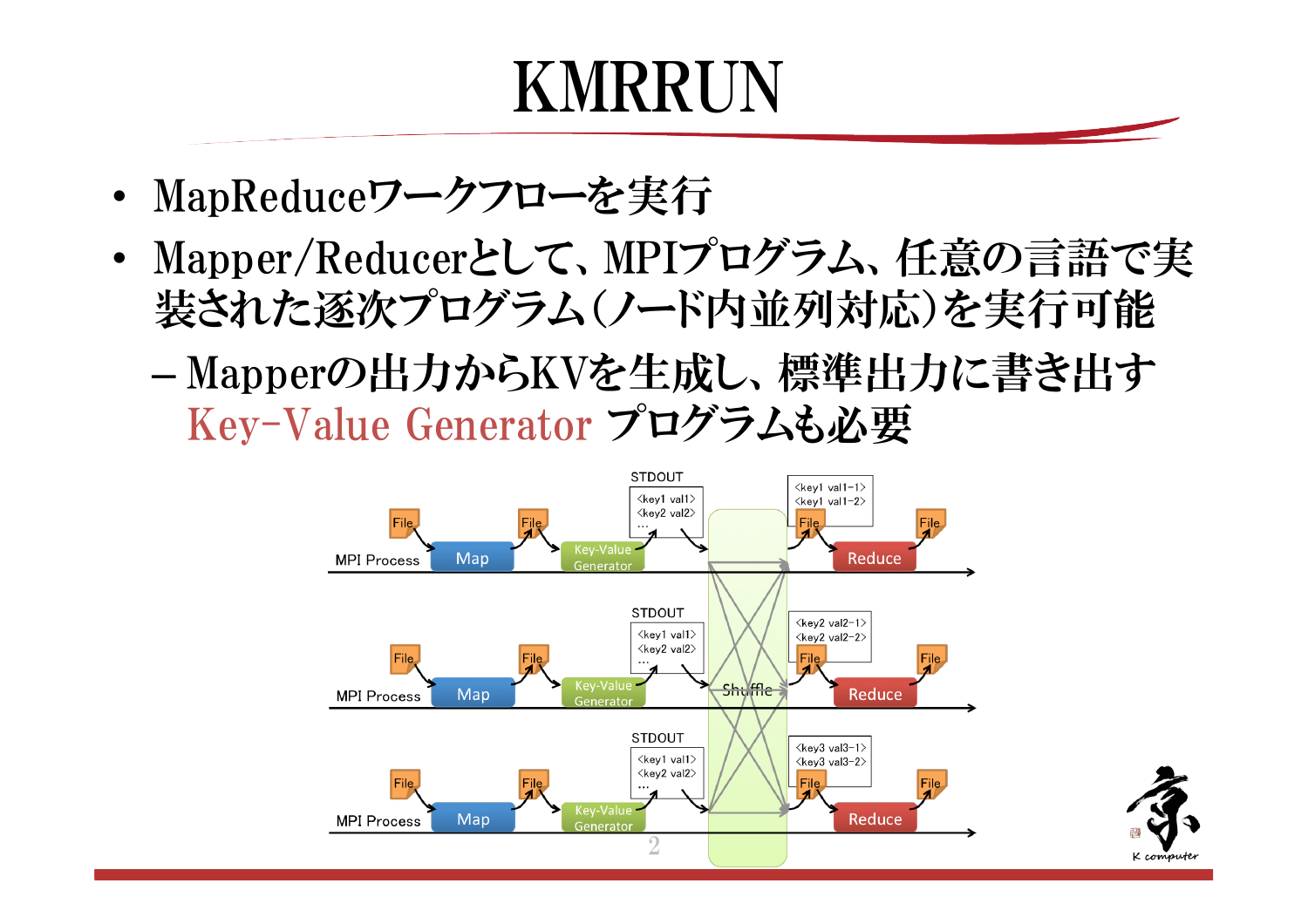# Mapper/Reducer/KV Generator仕様

|      | <b>Mapper</b>                                    | <b>KV Generator</b>                                                                                         | <b>Reducer</b>                                                                                  |
|------|--------------------------------------------------|-------------------------------------------------------------------------------------------------------------|-------------------------------------------------------------------------------------------------|
| 実装言語 | 任意                                               | 任意                                                                                                          | 任意                                                                                              |
| 並列実行 | MPI/OpenMP                                       | OpenMP                                                                                                      | MPI/OpenMP                                                                                      |
| 入力   | ・ファイル読み込み<br>• ファイル名はコマン<br>ドの最後の引数とし<br>て渡される   | ・ファイル読み込み<br>• Mapperの入力ファ<br>イル名がコマンドの<br>最後の引数として<br>渡される<br>• Mapperの出力を読<br>み込む場合は、ファ<br>イル名を類推して<br>作成 | ・ファイル読み込み<br>• ファイル名はコマン<br>ドの最後の引数とし<br>て渡される<br>• 1 KV/行フォーマット<br>・KeyとValueはスペー<br>ス1つで区切られる |
| 出力   | ・ファイル書き出し<br>・ファイル名は、入力<br>ファイル名から類推<br>できる名前とする | ・標準出力に出力<br>• 1 KV/行フォーマット<br>• KeyとValueはス<br>ペース1つで区切ら<br>れる                                              | ・ファイル書き出し                                                                                       |



 $\overline{3}$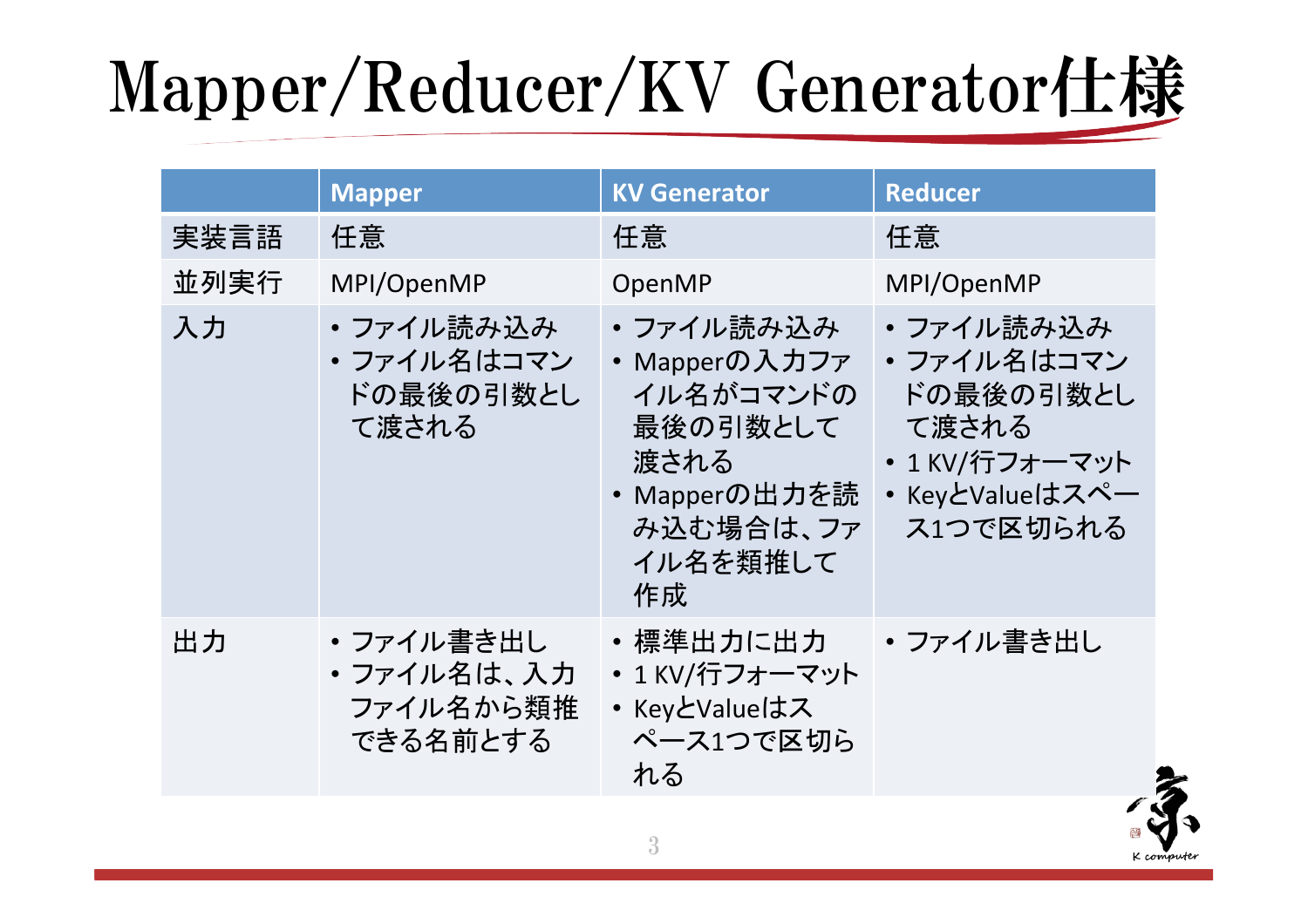# PI計算サンプルプログラム

- モンテカルロ法によるPI計算のサンプルプログラムを2種類用 意
	- 逐次プログラム版:KMR\_SRC/kmrrun/
		- Mapper : pi.mapper.c
		- KV Generator : pi.kvgen.sh
		- Reducer: pi.reducer.c
	- MPIプログラム版:KMR\_SRC/kmrrun/
		- Mapper: mpi\_pi.mapper.c
		- KV Generator: mpi\_pi.kvgen.sh
		- Reducer: mpi\_pi.reducer.c
- コンパイル方法
	- \$ cd KMR\_SRC/kmrrun
	- \$ make pi.mapper pi.reducer
	- make mpi\_pi.mapper mpi\_pi.reducer

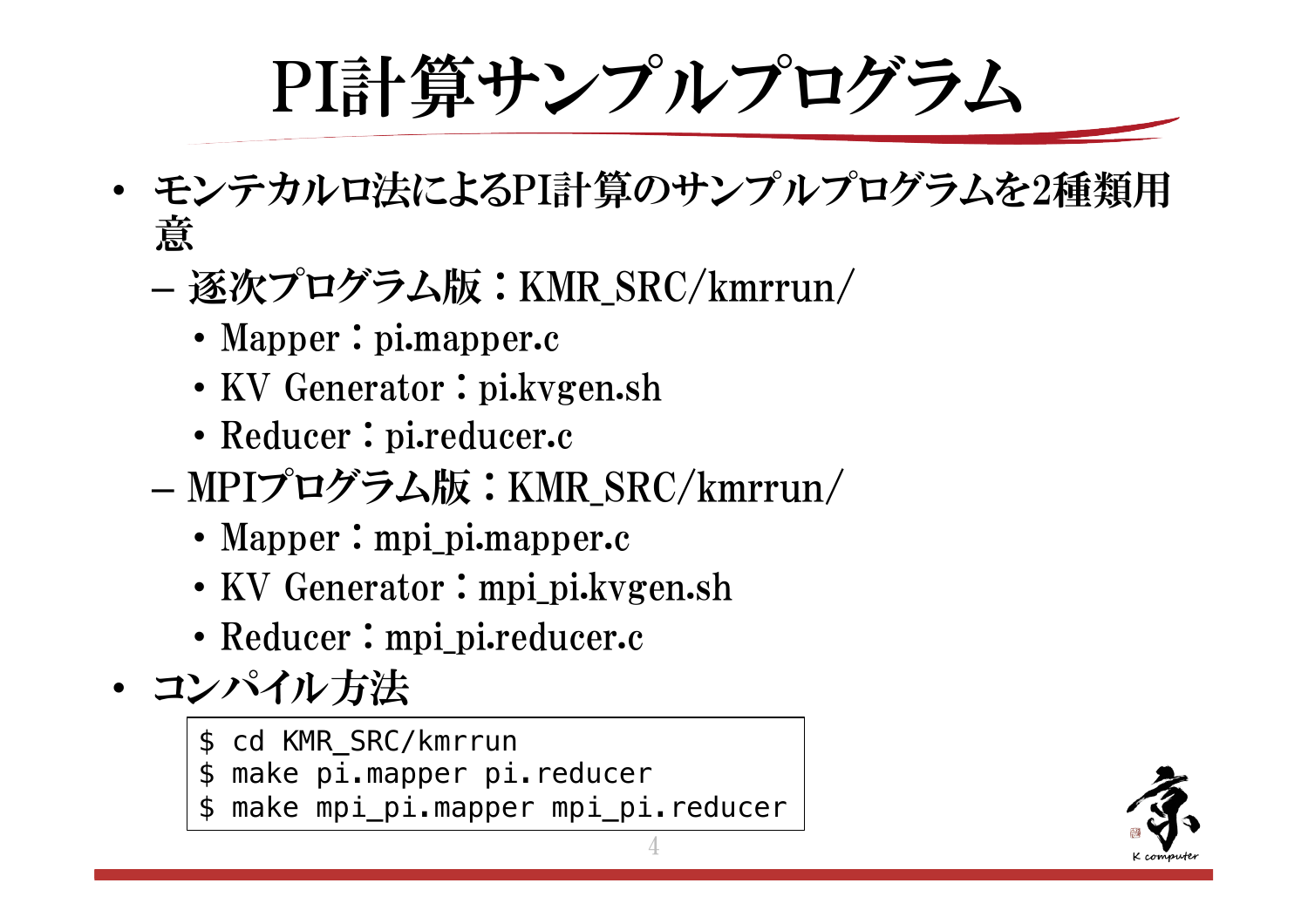## PI計算の実装 (1/3)

- Mapper
	- 点の数が書かれた入力 ファイルを受け取る
	- 指定された数分の点を ランダムに生成し、 半径1の円に入る点の 数を数え上げる

実行イメージ \$ cat ./work/000 10000 \$ /pi.mapper ./work/000 \$ ls ./work 000 000.out \$ cat ./work/000.out 7829/10000

- 「半径1に入る点の数/点の総数」を 「入力ファイル名.out」ファイルに書き出す

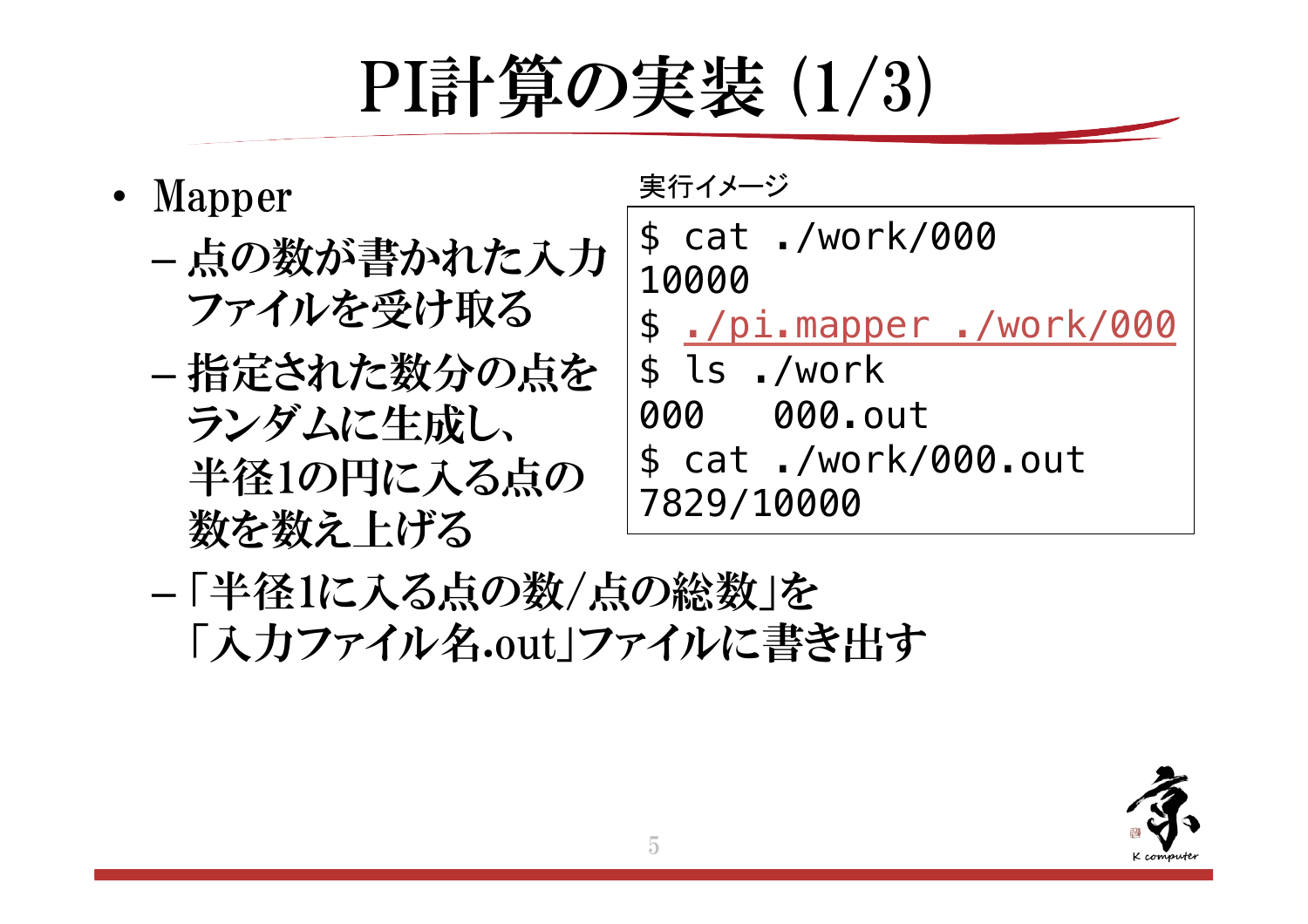

- KV Generator
	- Mapperの入力ファイ ルを受け取る
	- Mapperの出力ファイ ルパスを作成
	- -Key-Value Pair



- <0, ファイルコンテンツ>を標準出力に出力
- · KMRRUN実行時には、Shuffle後、ファイル名「0」ファイル に全てのKVが保存される
- · Keyが1種類なので、Reducerは1ノードでしか実行されない
- -Mapperの出力ファイルを削除

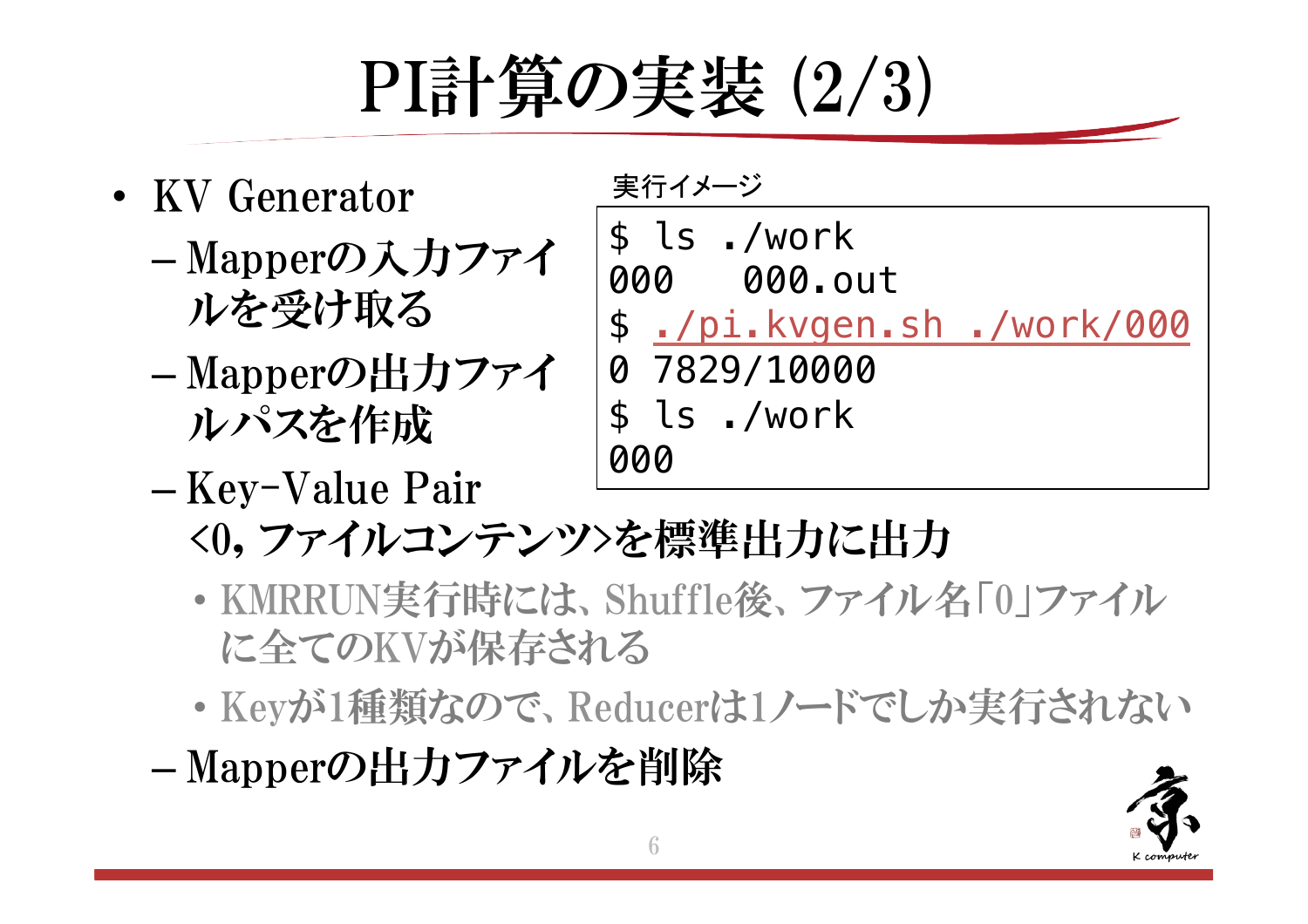

| • Reducer                                                                             | 実行イメージ                                                                                                                                                               |                         |
|---------------------------------------------------------------------------------------|----------------------------------------------------------------------------------------------------------------------------------------------------------------------|-------------------------|
| - 1行に1KVが書かれた<br>入力ファイルを受け取る<br>- 点の数よりPIを計算<br>- 計算結果を<br>「入力ファイル名.out」<br>ファイルに書き出す | \$ls. /<br>$\bm{\varnothing}$<br>pi.keygen.sh pi.reducer<br>cat 0<br>$\mathbf{f}$<br>7829/10000<br>Ø<br>7830/10000<br>Ø<br>\$ ./pi.reducer ./0<br>3.131800<br>\$ls.7 | pi.mapper               |
|                                                                                       | Ø<br>0.out                                                                                                                                                           | pi.mapper<br>pi.reducer |
|                                                                                       | pi.keygen.sh<br>cat 0.out<br>$\mathbf{E}$<br>3.131800                                                                                                                |                         |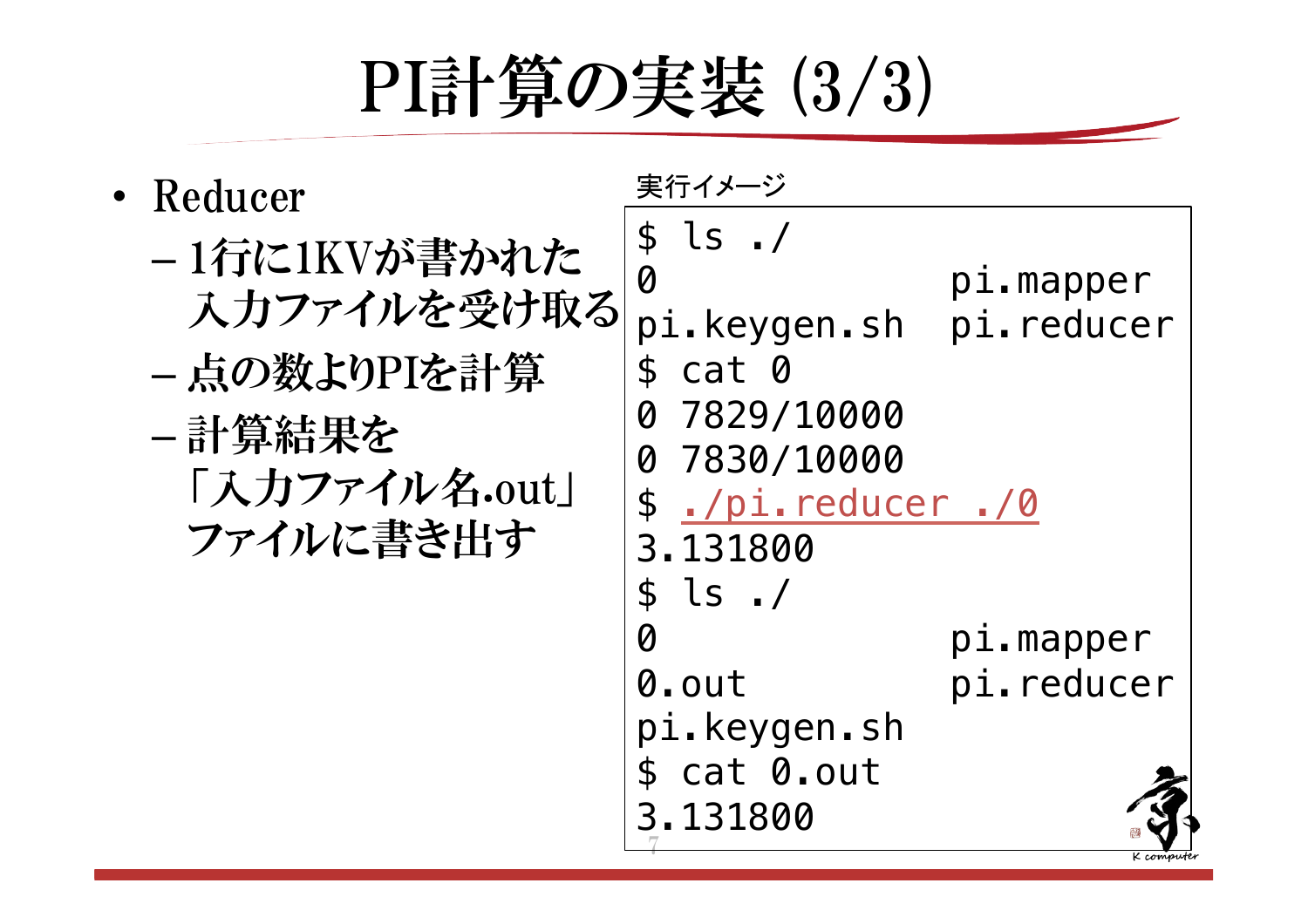## KMRRUNコマンド

• 実行コマンド

\$ mpirun MPIOPT ./kmrrun -n procs -m mapper ¥ -k kvgen -r reducer ./input

• コマンドの意味

| kmrrun      | KMRRUNプログラム本体。<br>KMR INST/lib/kmrrunにインストールされている。                                                                     |   |
|-------------|------------------------------------------------------------------------------------------------------------------------|---|
| -n procs    | 1回のMapper/Reducer実行で使用するプロセス数を指定。<br>「m procs:r procs」フォーマットで指定すれば、Mapper/<br>Reducerで異なるプロセス数で実行可能。デフォルトは1。<br>[省略可能] |   |
| $-m$ mapper | Mapperプログラム                                                                                                            |   |
| -k kvgen    | KV Generatorプログラム [省略可能]                                                                                               |   |
| -r reducer  | Reducerプログラム [省略可能]                                                                                                    |   |
| $./$ input  | Mapperの入力ファイル、またはディレクトリ。<br>全MPIプロセスからアクセスできる、共有ディレクトリ上にお<br>くこと。                                                      | F |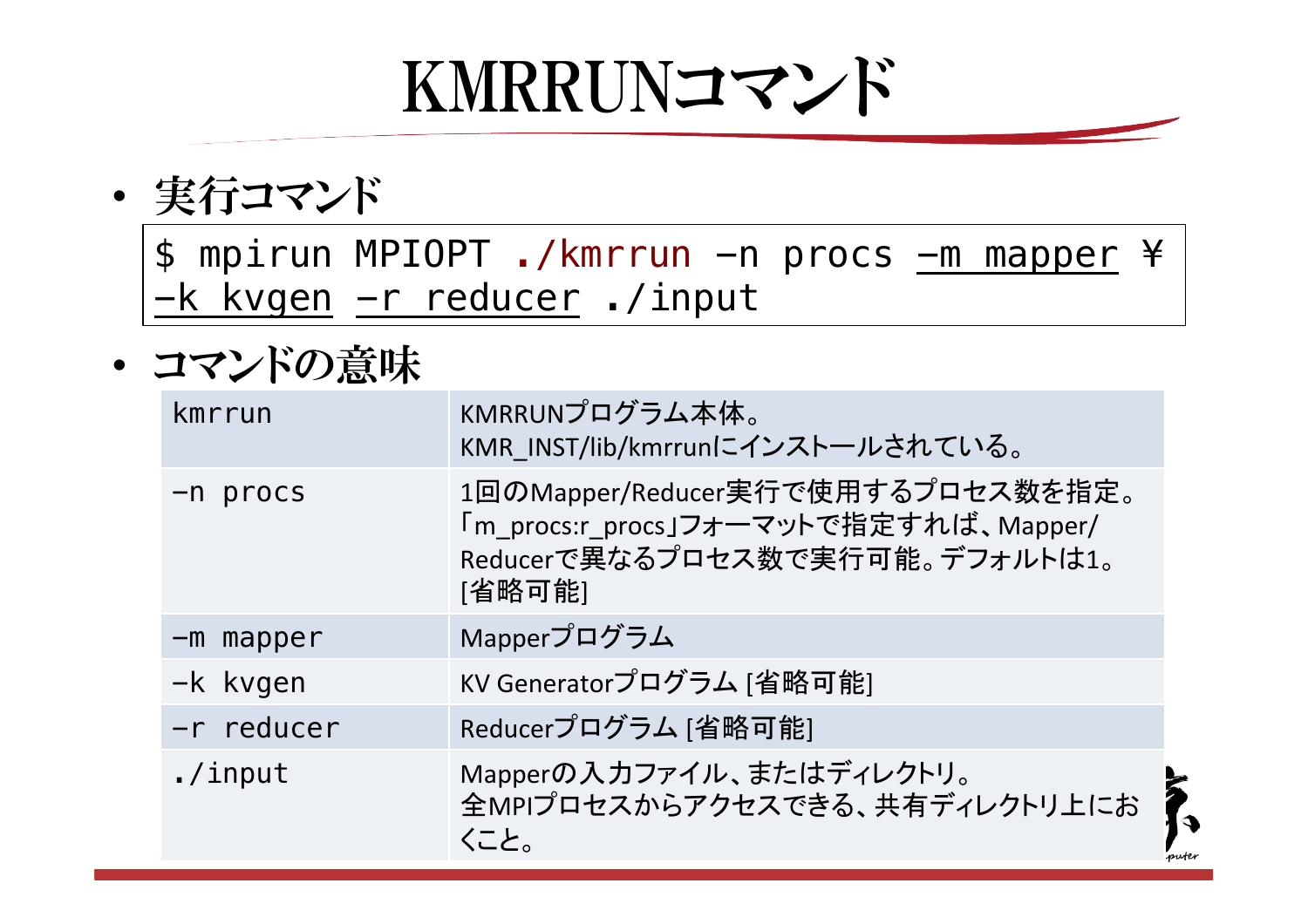PI計算の実行:インタラクティブ実行 (1/2)

### 1. ワーキングディレクトリに実行ファイルをコピー

- \$ cp KMR\_INST/lib/kmrrun .
- \$ cp KMR\_SRC/kmrrun/pi.mapper .
- \$ cp KMR\_SRC/kmrrun/pi.reducer .
- \$ cp KMR\_SRC/kmrrun/pi.kvgen.sh .

### 2. 入力ファイルの用意

\$ mkdir ./inp  $$ echo 10000 > ./inp/000; echo 10000 > ./inp/001$  $$ echo 10000 > ./inp/002; echo 10000 > ./inp/003$ 

### 3. MPIマシンファイルの用意

\$ echo SERVER1 > machines; echo SERVER2 >> machines \$ echo SERVER3 >> machines; echo SERVER4 >> machines \$ echo SERVER5 >> machines; echo SERVER6 >> machines

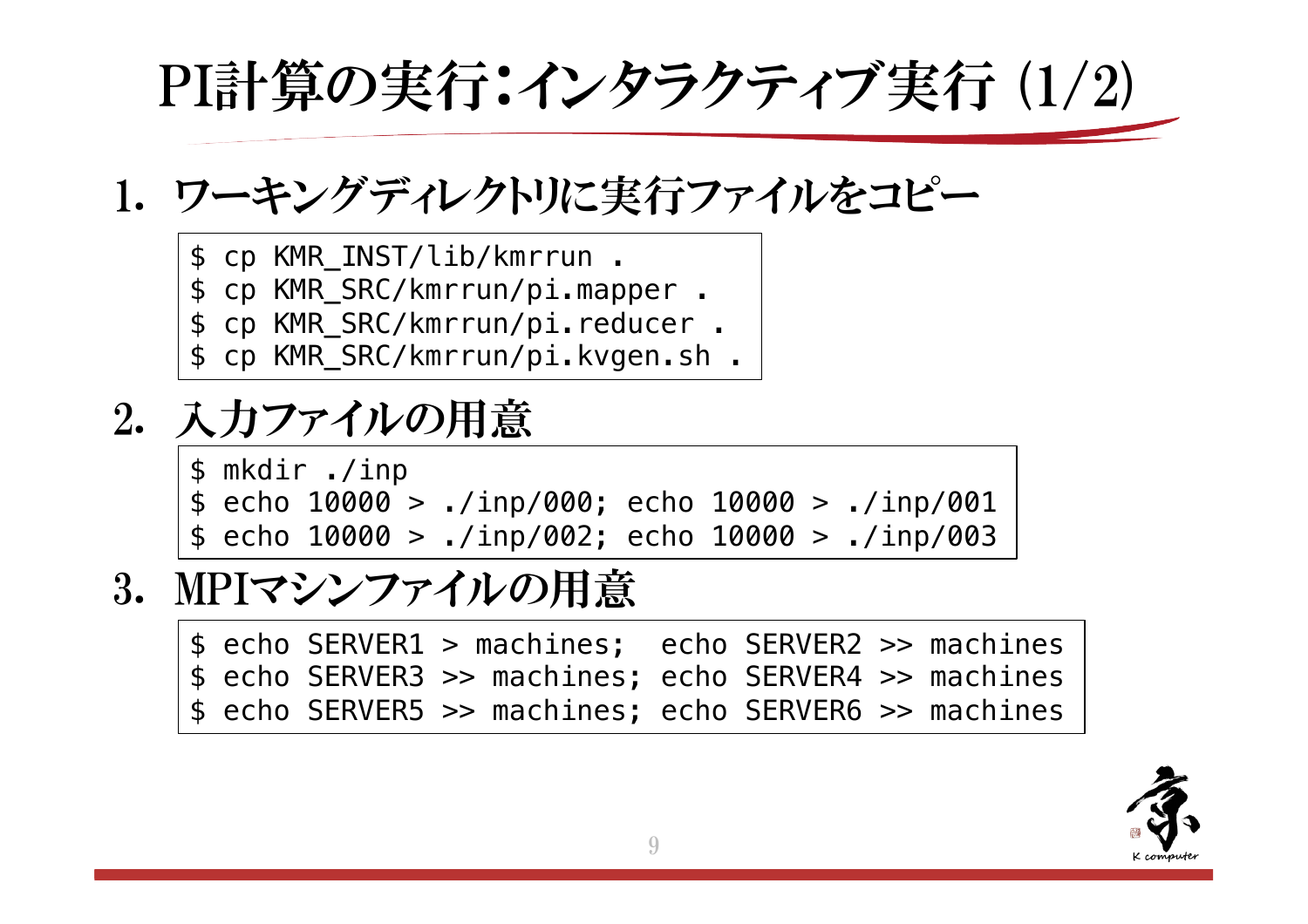PI計算の実行:インタラクティブ実行 (2/2)

4. ファイル確認

 $$1s$ kmrrun machines pi.kvgen.sh pi.mapper pi.reducer  $inp/$ 

## 5. 実行

\$ mpirun -machinefile machines -np 2./kmrrun ¥ -m ./pi.mapper -k ./pi.kvgen.sh -r ./pi.reducer ./inp 3.135600  $s$  ls 0. out kmrrun pi.kvgen.sh pi.reducer inp/ machines pi.mapper  $$cat 0.out$ 3.135600

#### マシンファイルでは6ノード指定し、-npオプションでは2ノードを指定

⇒ kmrrun, KV Generatorは2ノ一ドで動作

⇒ Mapper, Reducerは残りの4ノードで動作

Mapperの入力ファイルは4個あるので、4 Mapperが同時実行可能

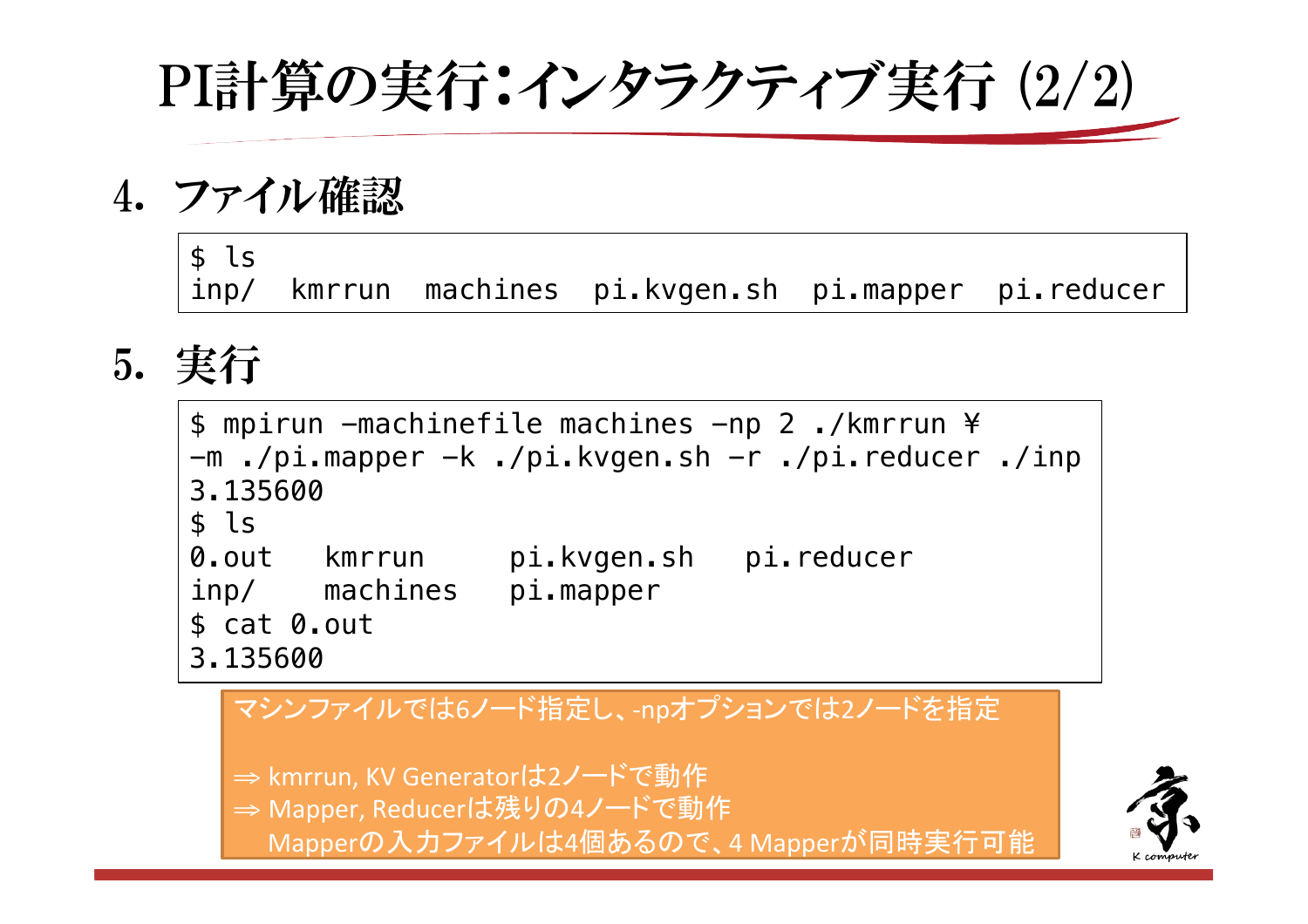PI計算の実行:京で実行 (1/2)

### 1. ワーキングディレクトリに実行ファイルをコピー

- \$ cp KMR\_SRC/kmrrun/pi.mapper .
- \$ cp KMR\_SRC/kmrrun/pi.reducer .
- \$ cp KMR\_SRC/kmrrun/pi.kvgen.sh .

## 2. 入力ファイルの用意

\$ mkdir ./inp  $$ echo 10000 > ./inp/000; echo 10000 > ./inp/001$  $$ echo 10000 > ./inp/002; echo 10000 > ./inp/003$ 

### 3. ジョブスクリプトを作成

\$ KMR\_INST/bin/kmrrungenscript.py -e 6 -s 2 -p 2 ¥  $-m$  pi.mapper  $-k$  pi.kvgen.sh  $-r$  pi.reducer  $-d$  ./inp  $*$  $-o$  0.out  $-w$  job.sh

4. 
$$
\frac{\cancel{137}}{\cancel{5} \text{ p} \cancel{5} \text{ sub} \cancel{5} \text{ ob} \cdot \text{sh}}
$$

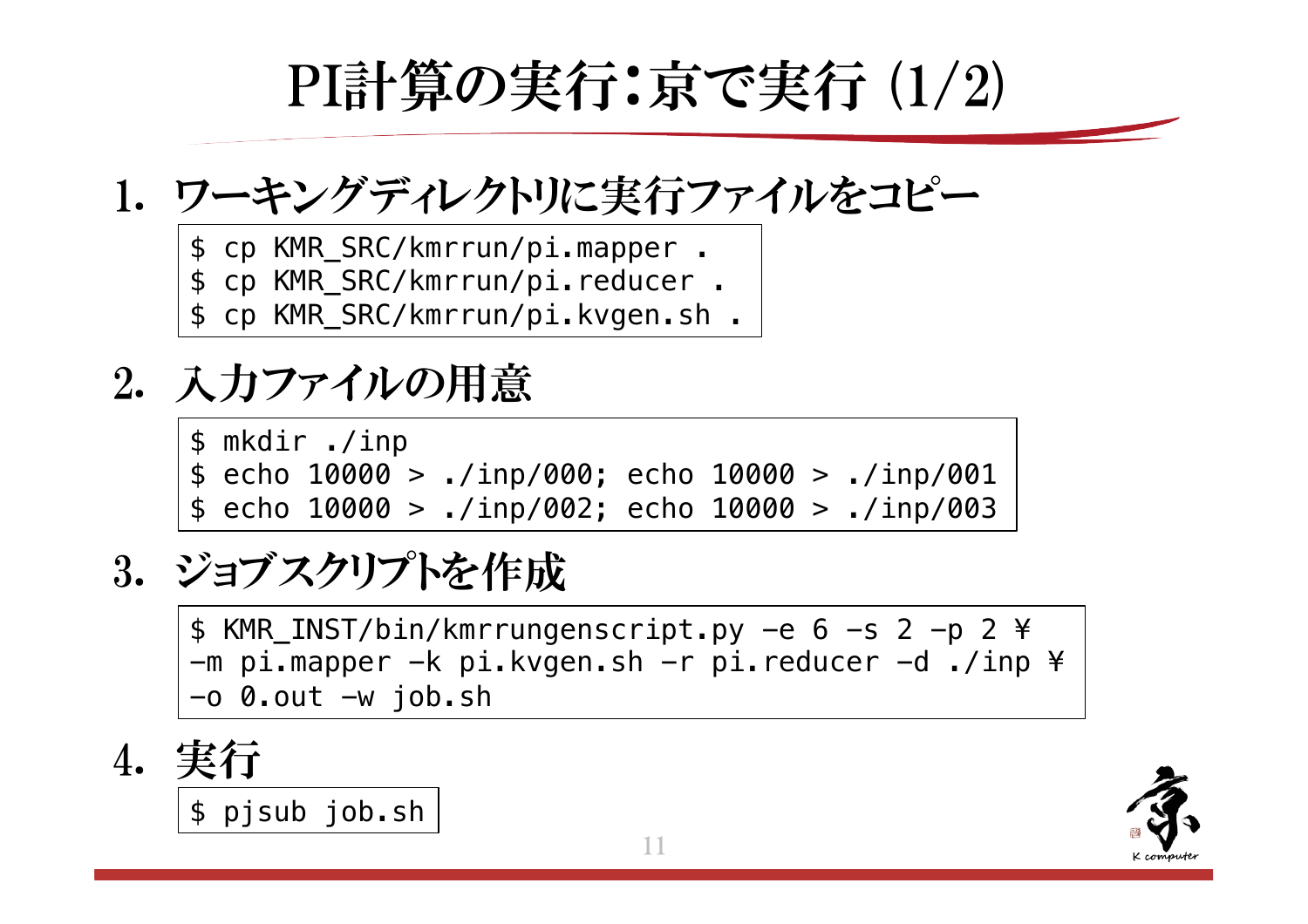PI計算の実行:京で実行 (2/2)

• 生成されるジョブスクリプト

```
\#!/bin/bash -x#
#PJM --rsc-list "elapse=00:10:00"
#PJM --rsc-list "node=6"
#PJM --mpi "shape=2"
#PJM --mpi "proc=2"
#PJM --rsc-list "proc-core=unlimited"
#PJM --stg-transfiles "all"
#PJM --stgin "KMR_INST/lib/kmr-1.2/lib/kmrrun ./kmrrun"
#PJM --stgin "./pi.mapper ./"
#PJM --stgin "./pi.kvgen.sh ./"
#PJM --stgin "./pi.reducer ./"
#PJM --stgin "./inp/* ./work/"
#PJM --stgout "./0.out ././/"
#PJM --stgout "./core* ./"
#PJM - S
```
. /work/system/Env\_base

mpirun -np 2 ./kmrrun -n 1 -m ./pi.mapper -k "./pi.kvgen.sh" -r ./pi.reducer ./work

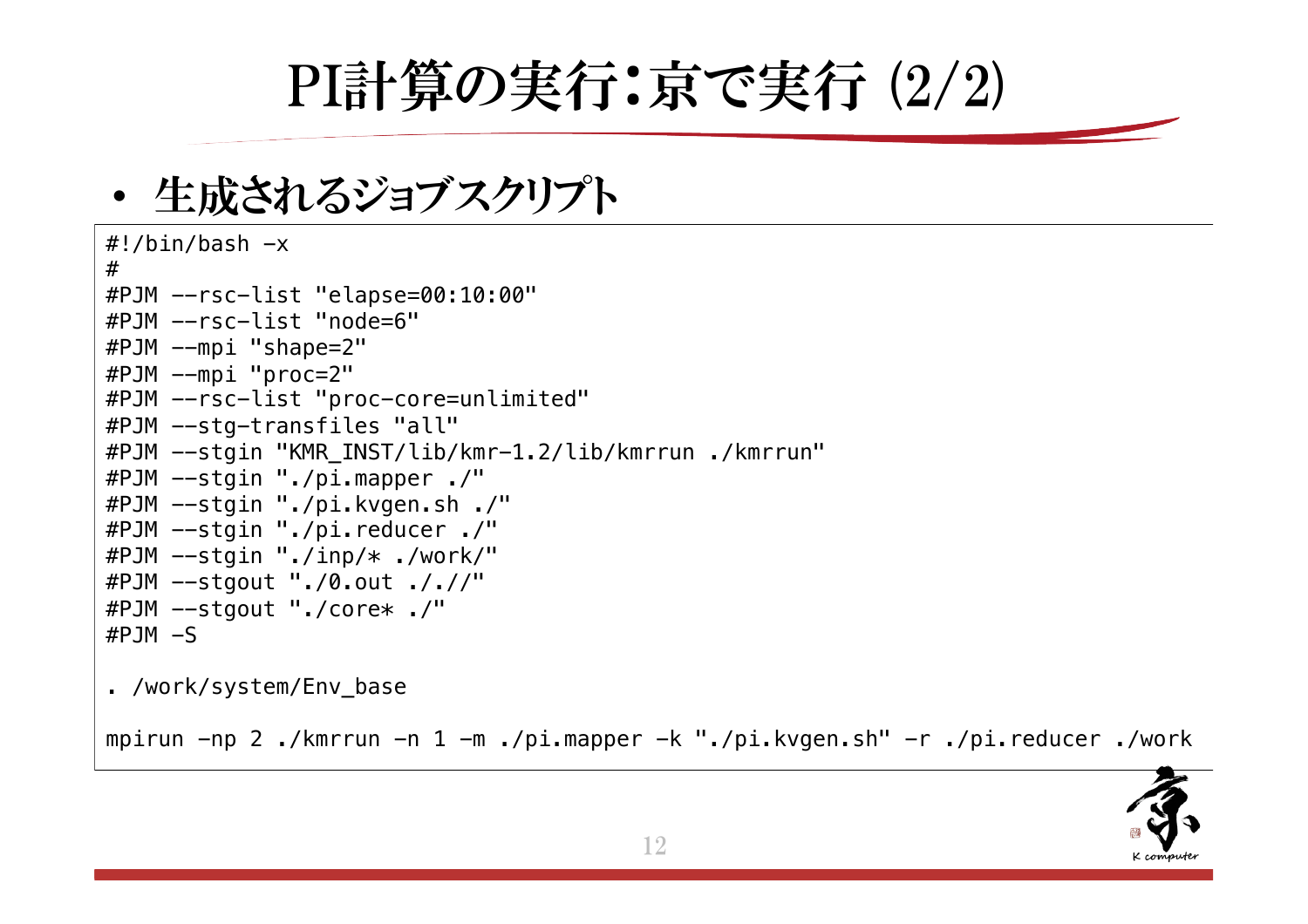KMRShellヘルパープログラム

- kmrrungenscript.py
	- 京コンピュータ用のジョブスクリプトを生成
	- -KMRインストールディレクトリ下のbin/に存在
	- 使い方の詳細はコマンドのManpage、または「-h」をつけ て実行したヘルプを参照

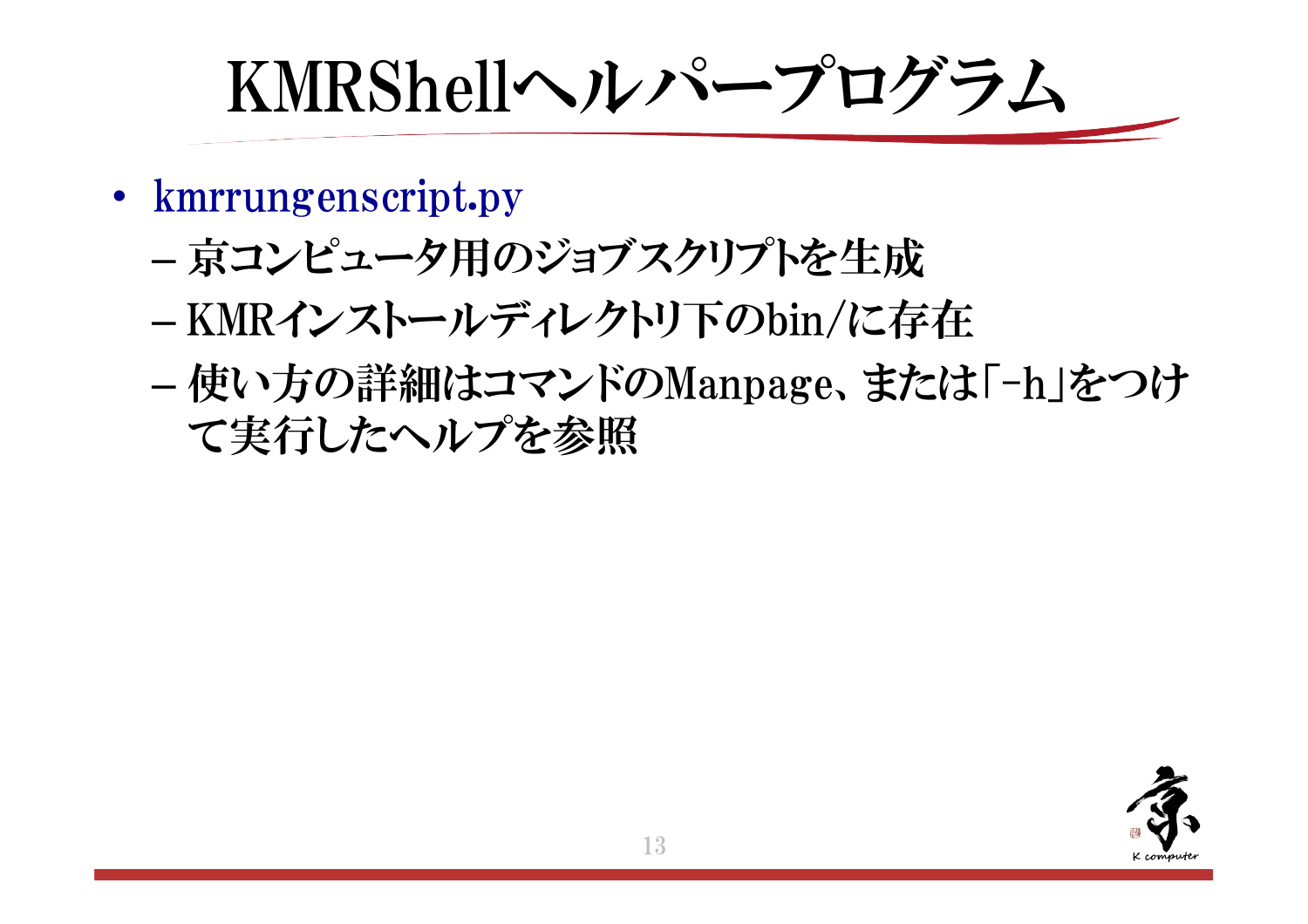## KMRRUN コツと注意点 (1/3)

- Mapperだけを実行したい
	- -結果をReduceする必要なく、異なるパラメータで複数の 計算を実行したい場合など、Reducer実行が不要な場 合があります。その時にはKV GeneratorやReducerは 省略できます。

 $$$  mpirun  $-np$  4./kmrrun  $-n$  8  $-m$ ./mapper./input



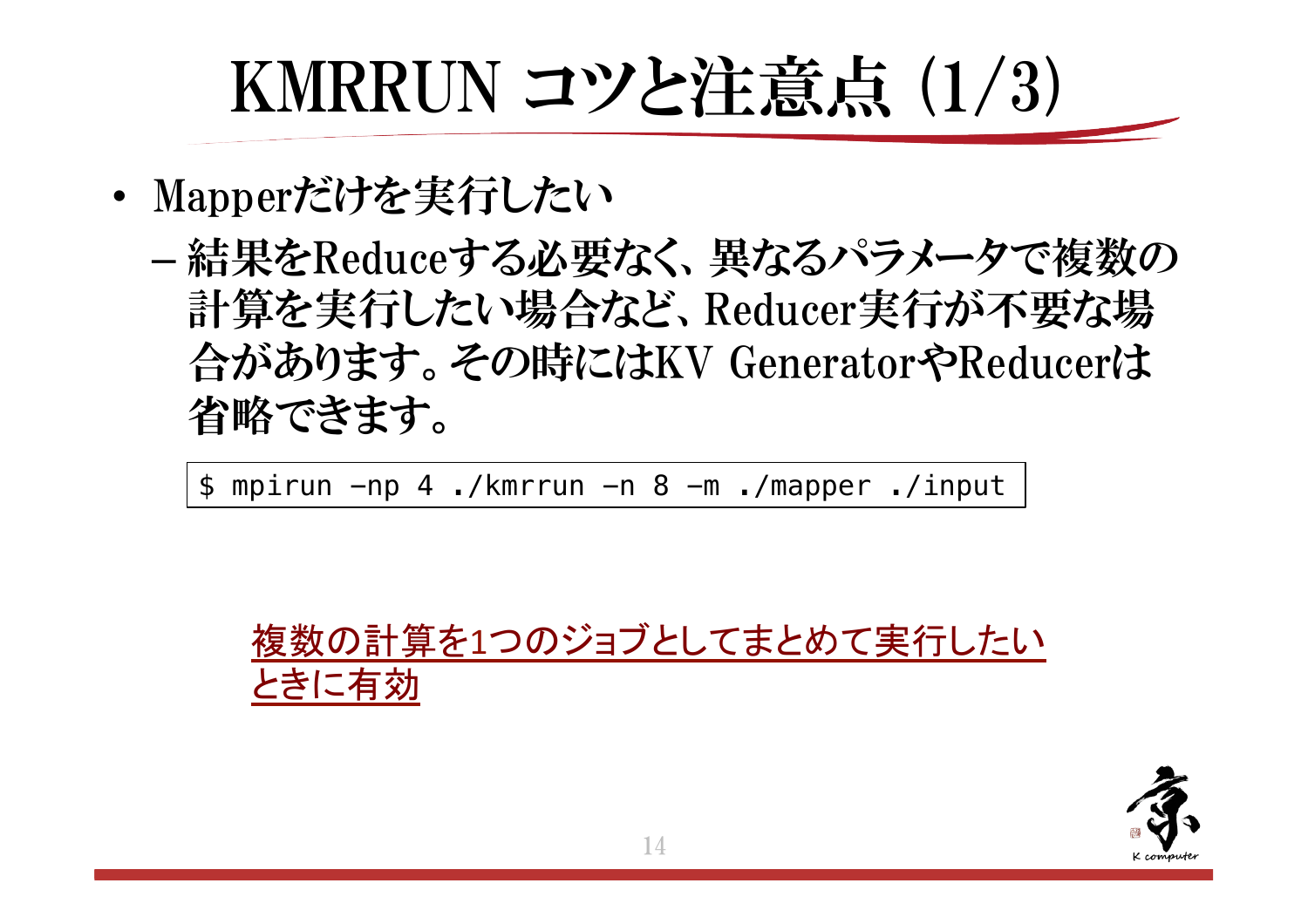# **KMRRUN コツと注意点 (2/3)**

- 障害等で実行が中断した時に、実行を再開したい
	- KMRRUNでは実行状態の保存と再開を実現する機能 Checkpoint/Restart を提供します。再開時にはノード数 を減らしての再開もサポートします。

\$ mpirun -np 4 ./kmrrun -n 8 -m mapper -k kvgen.sh ¥ -r reducer -- ckpt ./input

- 中断時には、カレントディレクトリにチェックポイントファイル (ckptdirXXXXX, XXXXXはランク)を生成
- チェックポイントファイルが存在する時に --ckpt オプション を指定すると、保存された状態から処理を再開

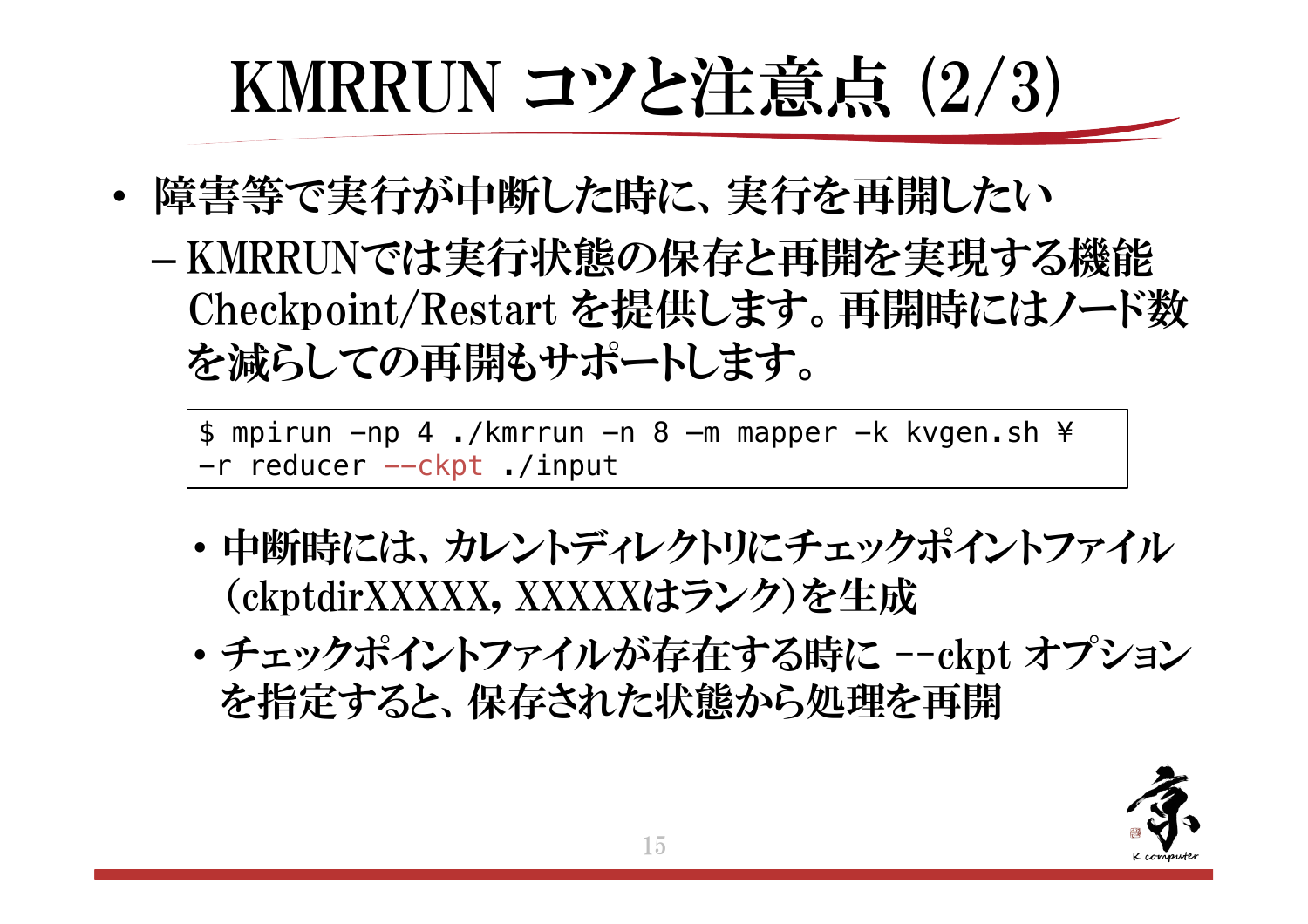# KMRRUN コツと注意点 (3/3)

- ・ オプション「-n」(1回のMapper/Reducer実行時の使用プロセ ス数)の指定方法
	- Mapper/Reducerが逐次プログラムの場合 => 1
		- 1が指定された場合は、逐次プログラムと自動判定します
	- Mapper/ReducerがMPIプログラムの場合 => 2以上
		- ・ MPIプログラムは並列度1では実行できません
- Reduce結果はソートされない
	- HadoopではReduce結果はソートされて出力されるが、KMR ではソートしません
- MPIで動作しているので、1プロセスで障害が起こると、全体の 実行が中断する

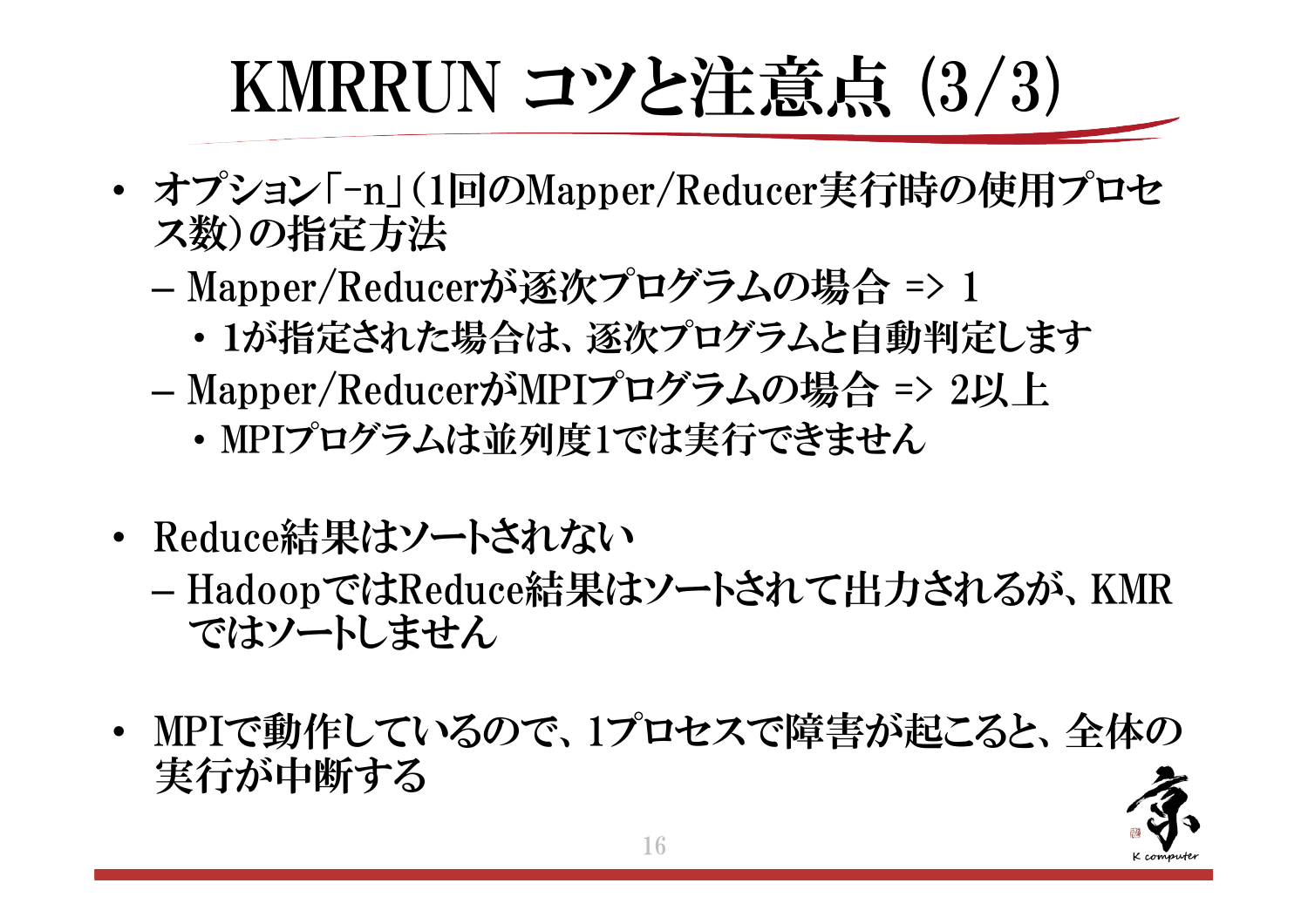## KMRRUNとKMRShellの違い

|                            | <b>KMRRUN</b>                                                 | <b>KMRShell</b>                                                                       |
|----------------------------|---------------------------------------------------------------|---------------------------------------------------------------------------------------|
| Mapper/Reducer 入力          | • ファイル名がMapper/Reducer<br>に渡される<br>• 入力ファイルは共有ファルシ<br>ステム上に格納 | ・ファイルコンテンツが<br>Mapper/Reducerの標準<br>入力に渡される<br>• 入力ファイルはプロセス<br>ローカルなファイルシス<br>テム上に格納 |
| Mapper/Reducer 出力          | ファイルとして出力                                                     | 標準出力に出力                                                                               |
| Mapper/Reducer<br>プログラムの種類 | • 逐次・ノード内並列プログラム<br>• MPIプログラム                                | • 逐次プログラム                                                                             |
| KVの生成方法                    | KV Generatorプログラムにて、<br>Mapper出力を読み込み、標準<br>出力に出力             | Mapperが標準出力にKV<br>を出力                                                                 |
| Checkpoint/Restart         | 対応                                                            | 未対応                                                                                   |

• KMRShellは今後機能拡張の予定はありません